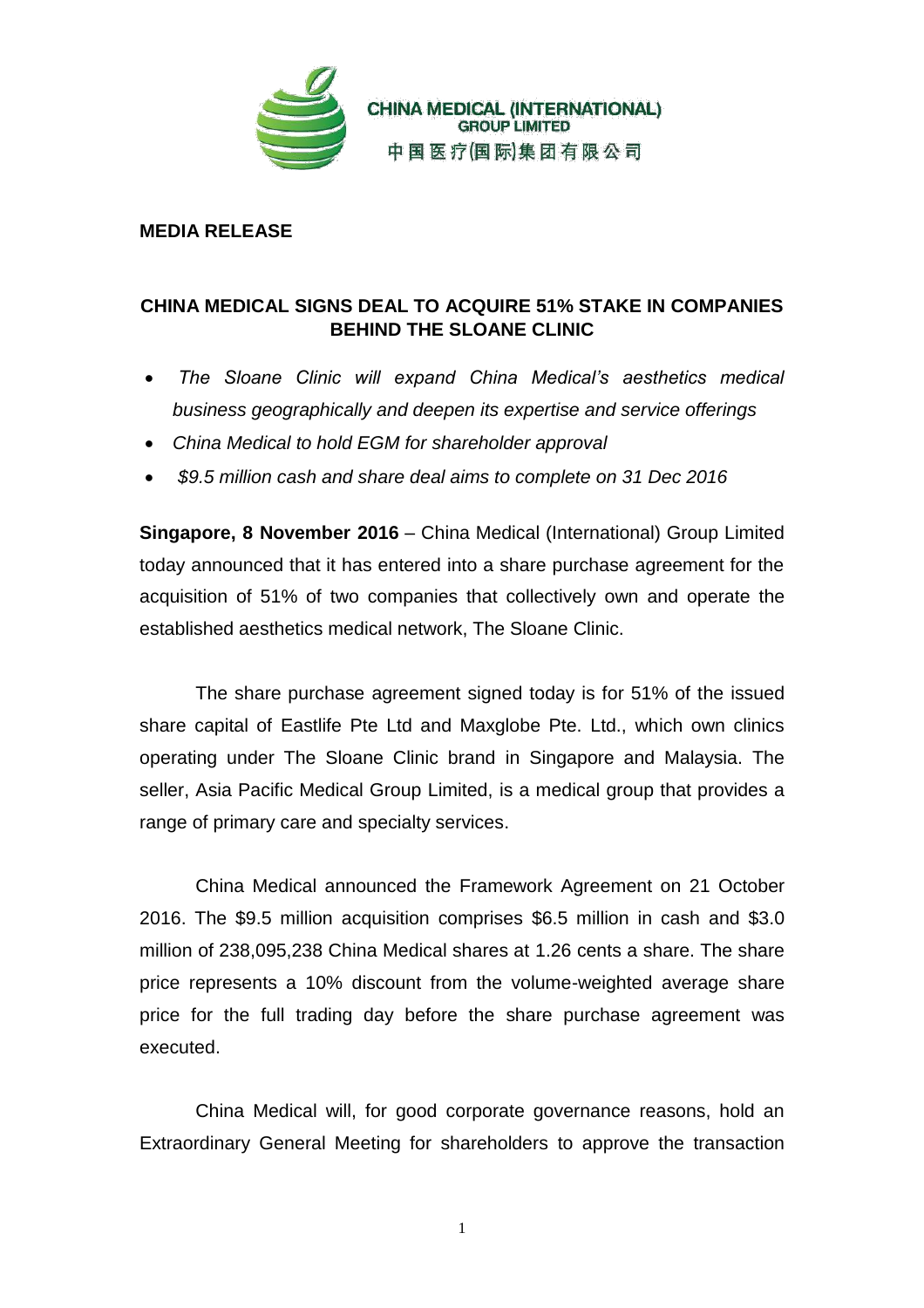

**CHINA MEDICAL (INTERNATIONAL)**<br>GROUP LIMITED 中国医疗(国际)集团有限公司

notwithstanding the fact that the acquisition does not constitute a major transaction that requires shareholders' prior approval.

The deal marks the first acquisition for China Medical, after it was renamed from Albedo Limited in April 2016 following a revamp of its business strategy from metal trading to medical aesthetics in late 2015. It will give the group a major presence in the Singapore and Malaysia aesthetics market.

China Medical will also enter into exclusive a new service agreement with The Sloane Clinic's lead doctor, Dr Kenneth Lee, and employment agreements with his group of doctors. Dr Lee will continue to operate and manage the aesthetic and plastic surgery group, and his group of doctors will be employed full-time and will be required to commit their skills and resources exclusively to The Sloane Clinic for an initial period of five years.

A performance assurance guaranteeing net profit after tax of not less than \$6.0 million for the next three financial years from 2017 to 2019 will also be given. In consideration of the performance assurance, China Medical will issue \$2.0 million worth of shares on completion of the acquisition to him and/or his group of doctors.

The Sloane Clinic provides aesthetic medical services including botox, laser treatments, dermal fillers, liposuction, cellulite reductions, breast augmentations, plastic surgery and anti-ageing treatments.

- The End -